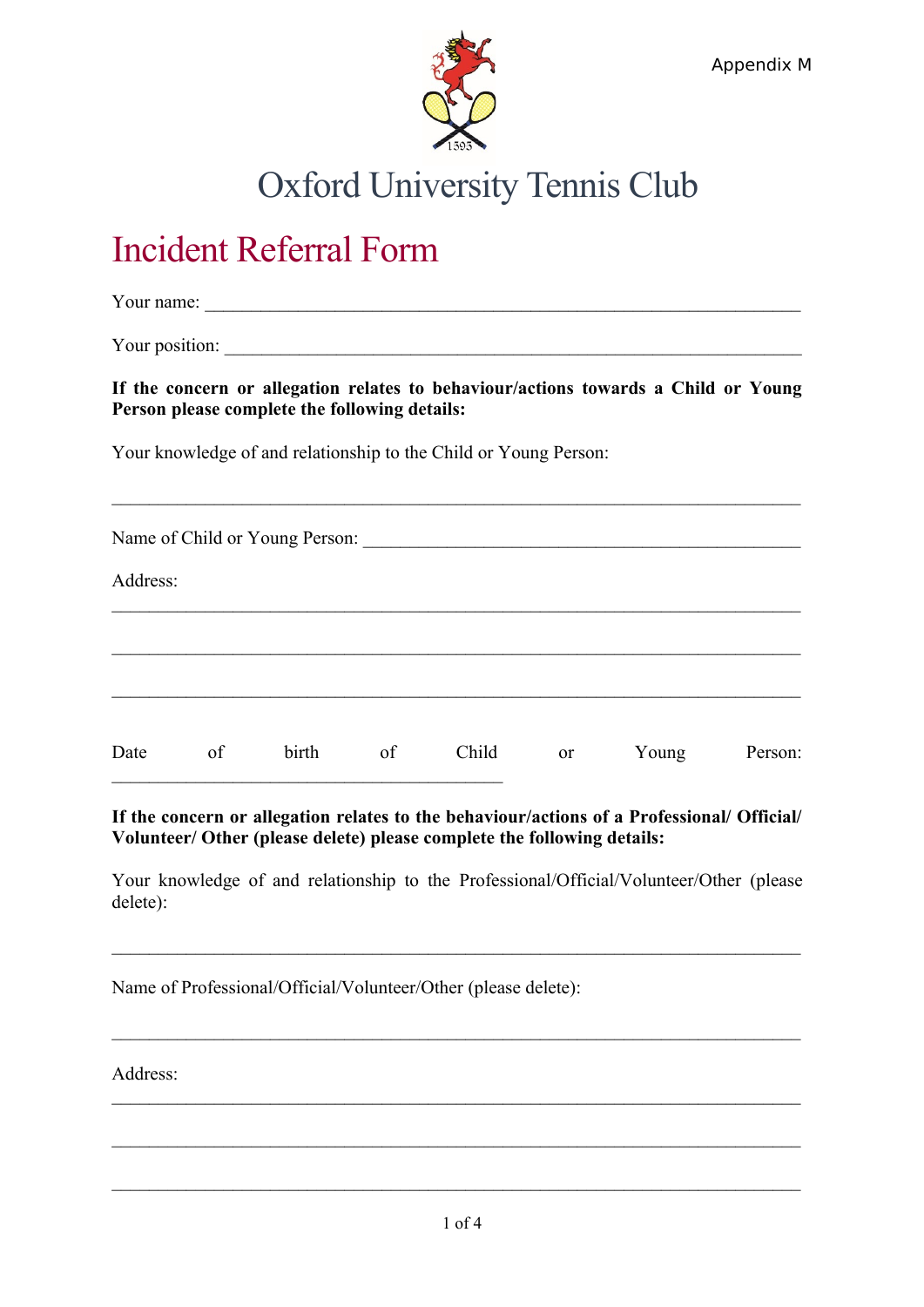Date(s), time(s) and location(s) of the incident(s):

Nature of the concern or allegation:

Observations made by you or to you (e.g. description of visible bruising, other injuries, child's or young person's emotional state, behaviour/actions towards a Child or Young Person etc):

Note: Make a clear distinction between what is fact, opinion or hearsay)

Exactly what the Child or Young Person said and what you said (Remember, do not lead the Child or Young Person – record actual details. Continue on separate sheet if necessary).

**Actions taken so far:** 

External agencies contacted (date and time):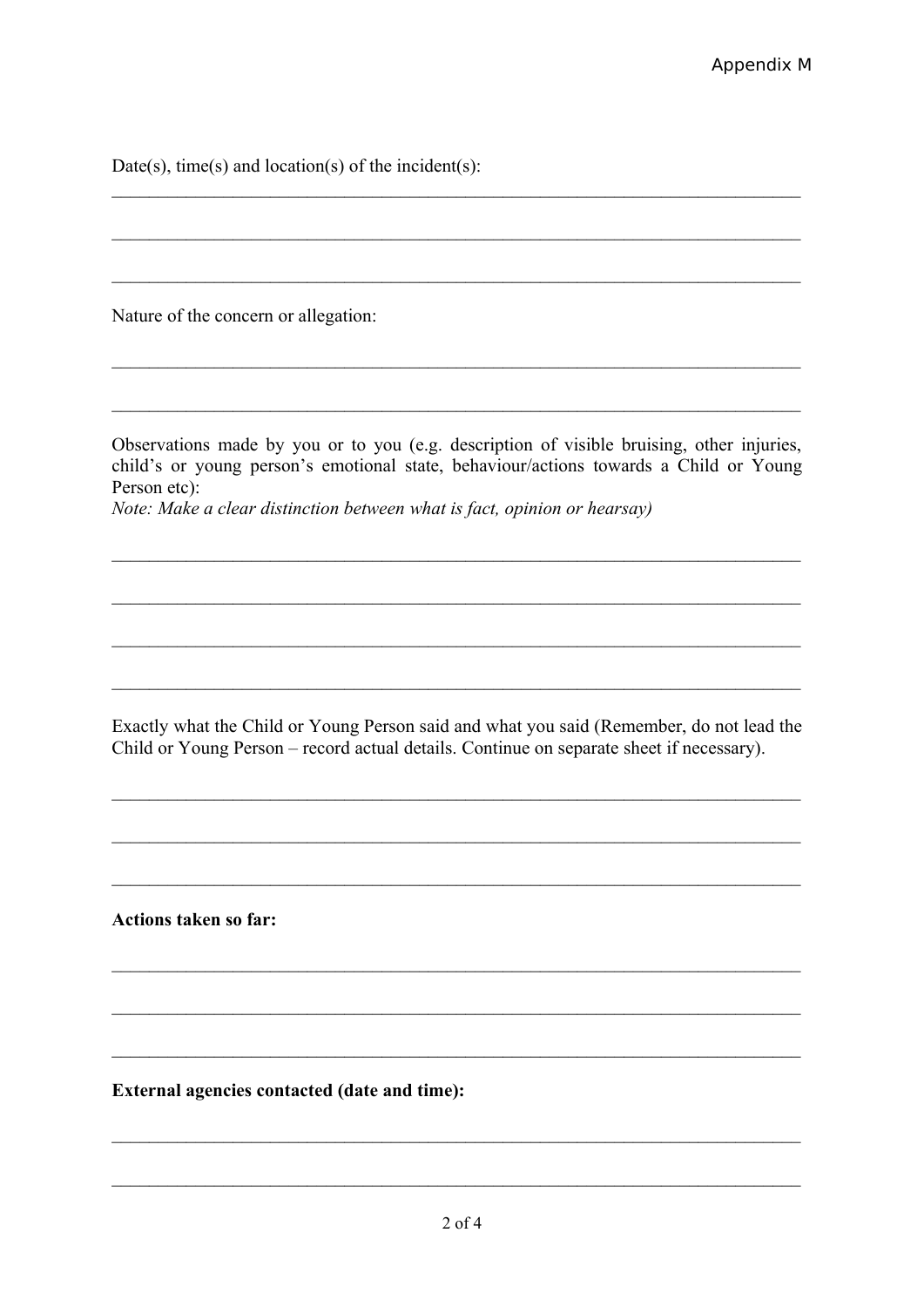Police: YES/NO If Yes, where:

Name and contact number:

Details of advice received:

Social Services: YES/NO If Yes, where:

Name and contact number:

Details of advice received:

T&RA: YES/NO If Yes, where:

Name and contact number:

Details of advice received:

Local Authority: YES/NO If Yes, where:

Name and contact number:

Details of advice received:

,我们也不会有什么。""我们的人,我们也不会有什么?""我们的人,我们也不会有什么?""我们的人,我们也不会有什么?""我们的人,我们也不会有什么?""我们的人